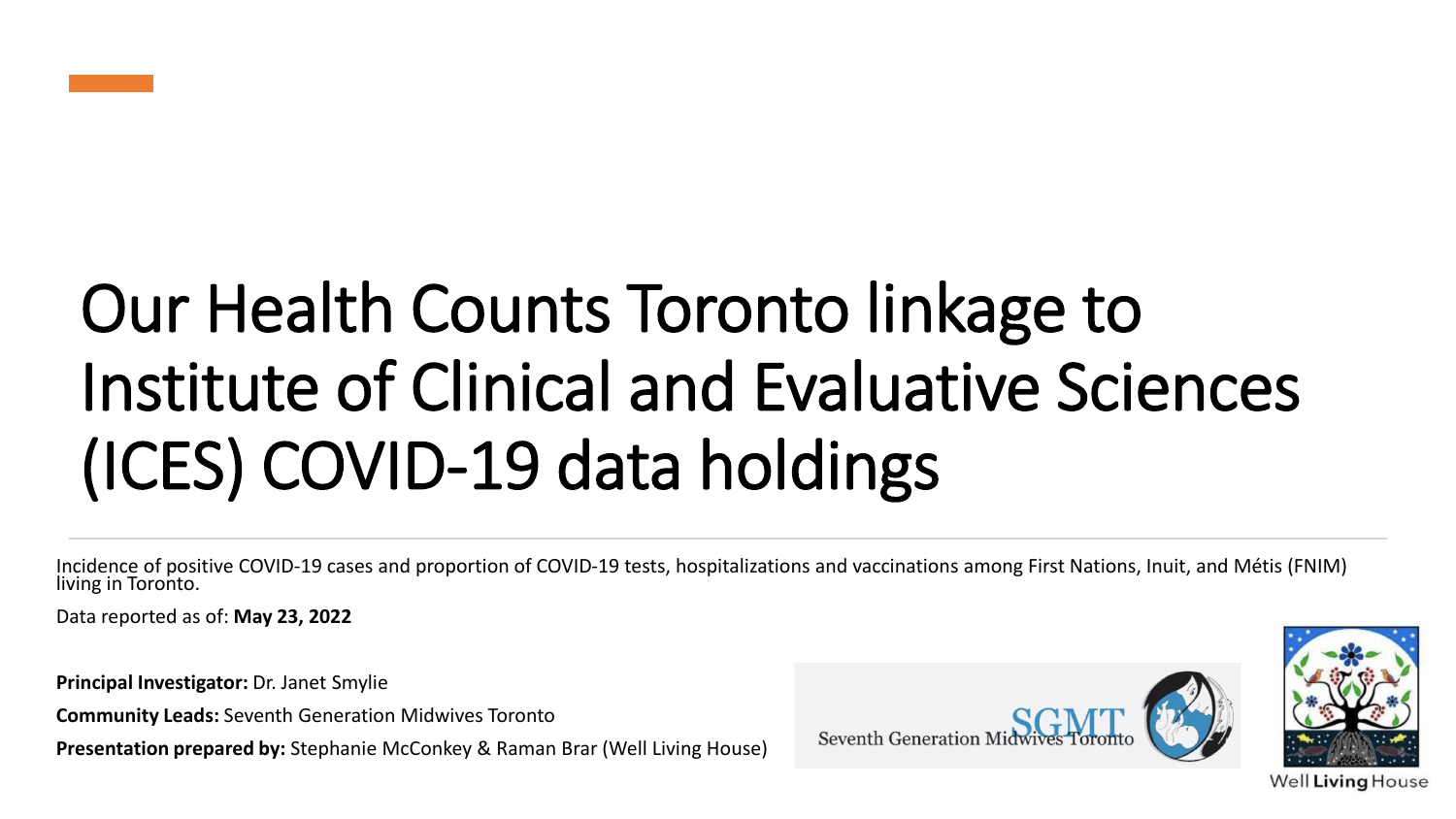Table 1: Proportion of Indigenous adults who have received first, second and third doses of COVID-19 vaccination as of May 23, 2022 in comparison to general Toronto and Ontario population. Results from Our Health Counts Toronto data linkage to ICES COVID-19 data.

|                    |     | <b>FNIM Population in Toronto*</b>                               |           | <b>City of Toronto Population</b>  |              | <b>Ontario Population</b> |
|--------------------|-----|------------------------------------------------------------------|-----------|------------------------------------|--------------|---------------------------|
|                    | n   | <b>HCG-Adjusted Proportion</b><br>% [95% Confidence<br>Interval] | n         | <b>Proportion</b><br>$\frac{9}{6}$ | $\mathsf{n}$ | <b>Proportion</b><br>%    |
| <b>First Dose</b>  | 504 | 70.53 [64.57, 76.49]                                             | 1,993,600 | 84.56                              | 10,516,530   | 85.64                     |
| <b>Second Dose</b> | 472 | 65.62 [59.51, 71.72]                                             | 1,956,400 | 82.98                              | 10,321,123   | 84.05                     |
| <b>Third Dose</b>  | 291 | 42.66 [36.52, 48.79]                                             | 1,330,035 | 56.41                              | 6,846,085    | 55.75                     |
| <b>Total</b>       | 687 |                                                                  | 2,357,596 |                                    | 12,280,262   |                           |

\*Our Health Counts FNIM adult (15+) population living in Toronto as of December 31, 2019, excluding seeds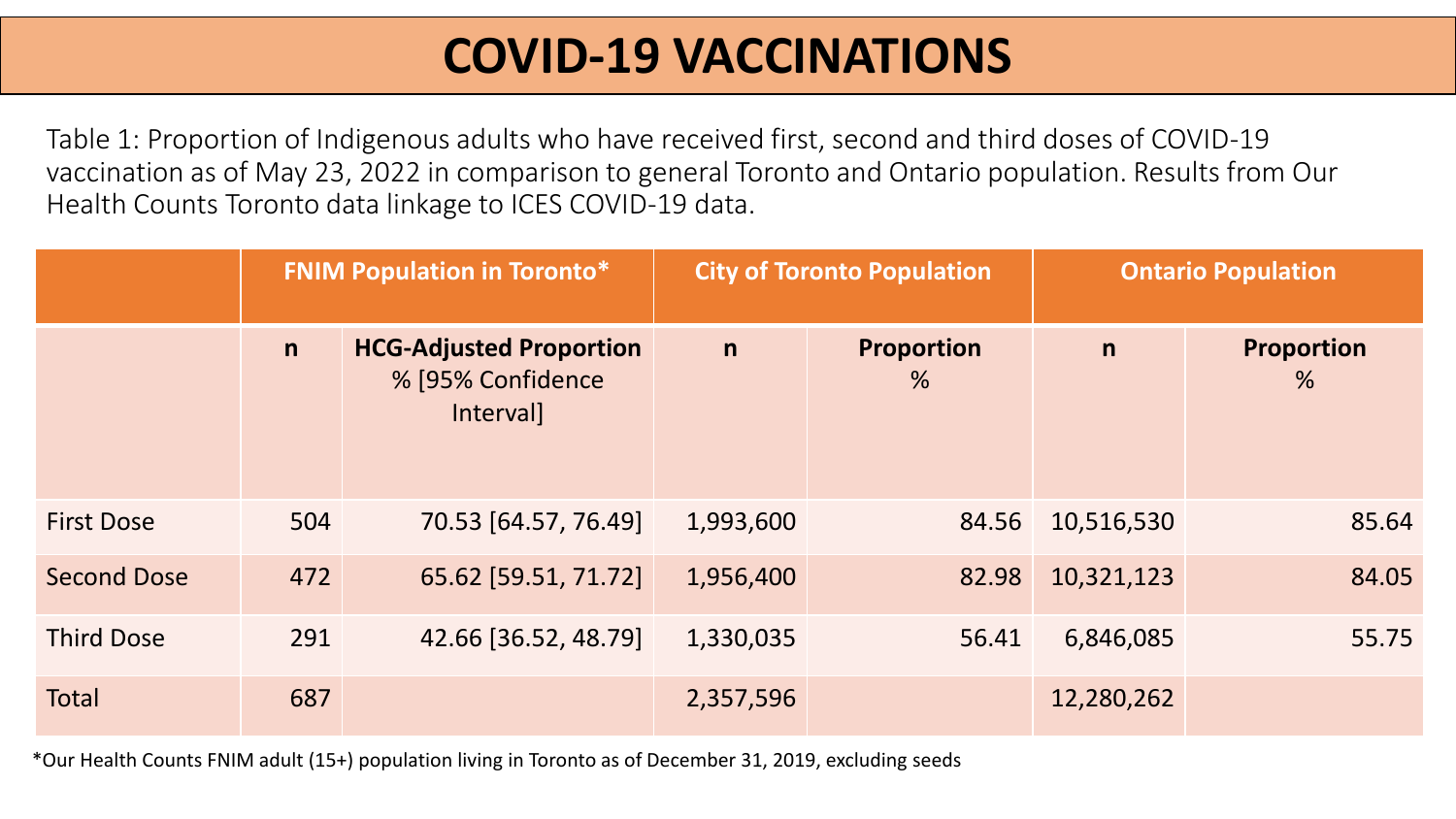Figure 1: Proportion of Indigenous adults who have received first dose of COVID-19 vaccination over time in comparison to general Toronto and Ontario population. Results from Our Health Counts Toronto data linkage to ICES COVID-19 data.



Figure 2: Proportion of Indigenous adults who have received second dose of COVID-19 vaccination over time in comparison to general Toronto and Ontario population. Results from Our Health Counts Toronto data linkage to ICES COVID-19 data.

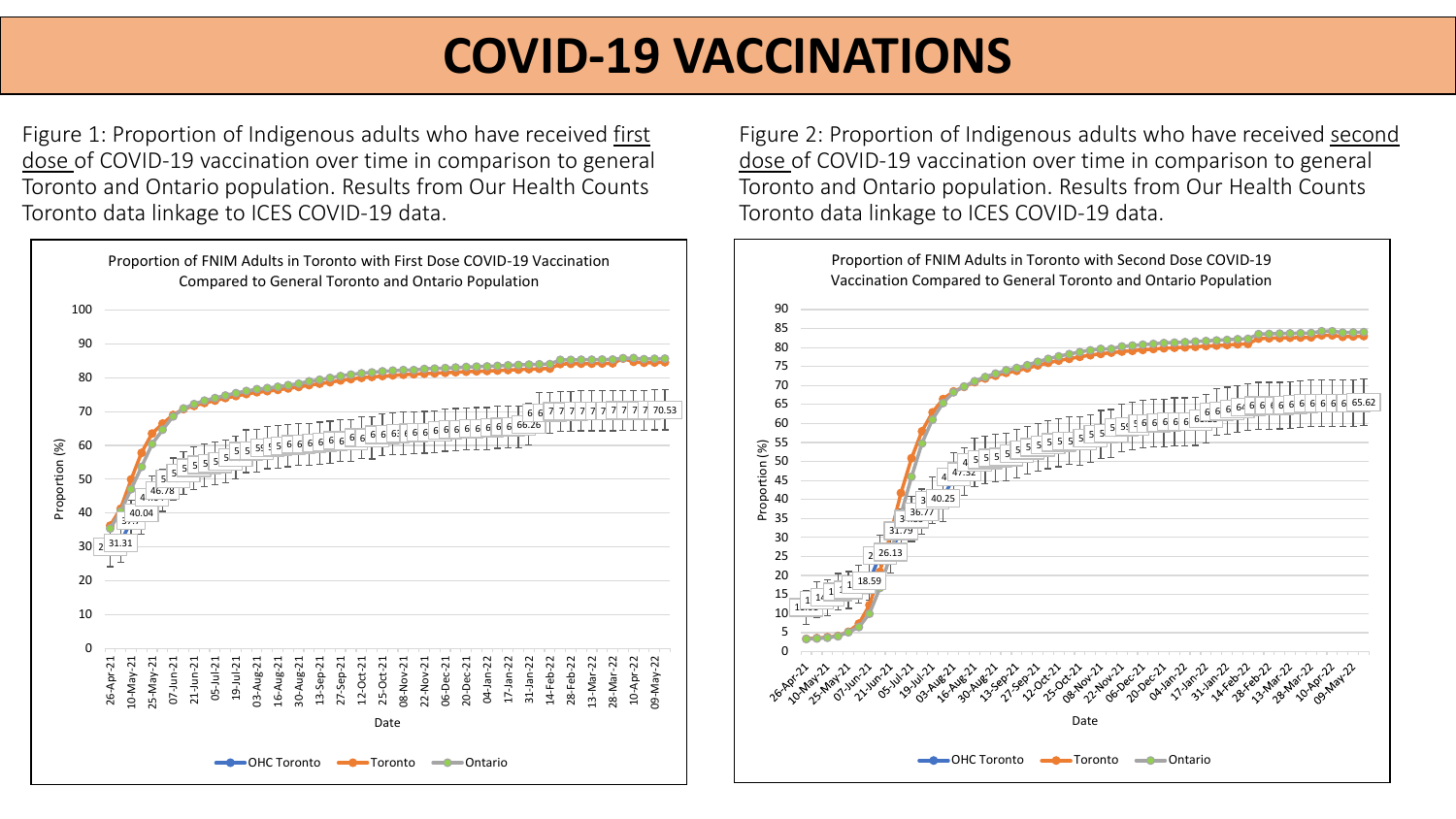Figure 3: Proportion of Indigenous adults who have received third dose of COVID-19 vaccination over time in comparison to general Toronto and Ontario population. Results from Our Health Counts Toronto data linkage to ICES COVID-19 data.

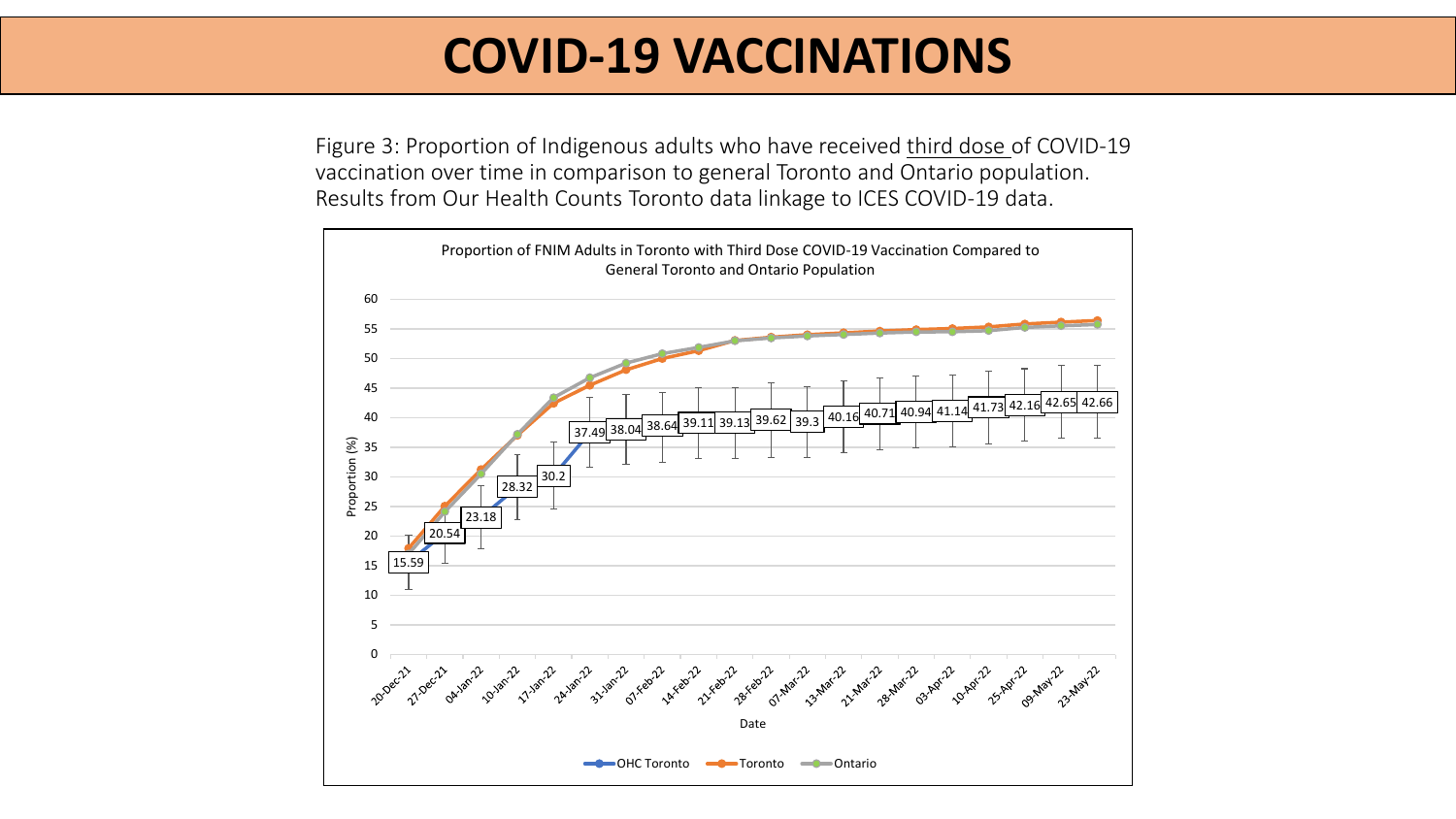# **FIRST DOSE COVID-19 VACCINATIONS**

Figure 3:RDS-II Adjusted Proportion of Indigenous adults who have received first dose of COVID-19, stratified by age



Figure 4: HCG Adjusted Proportion of Indigenous adults who have received first dose of COVID-19, stratified by sex

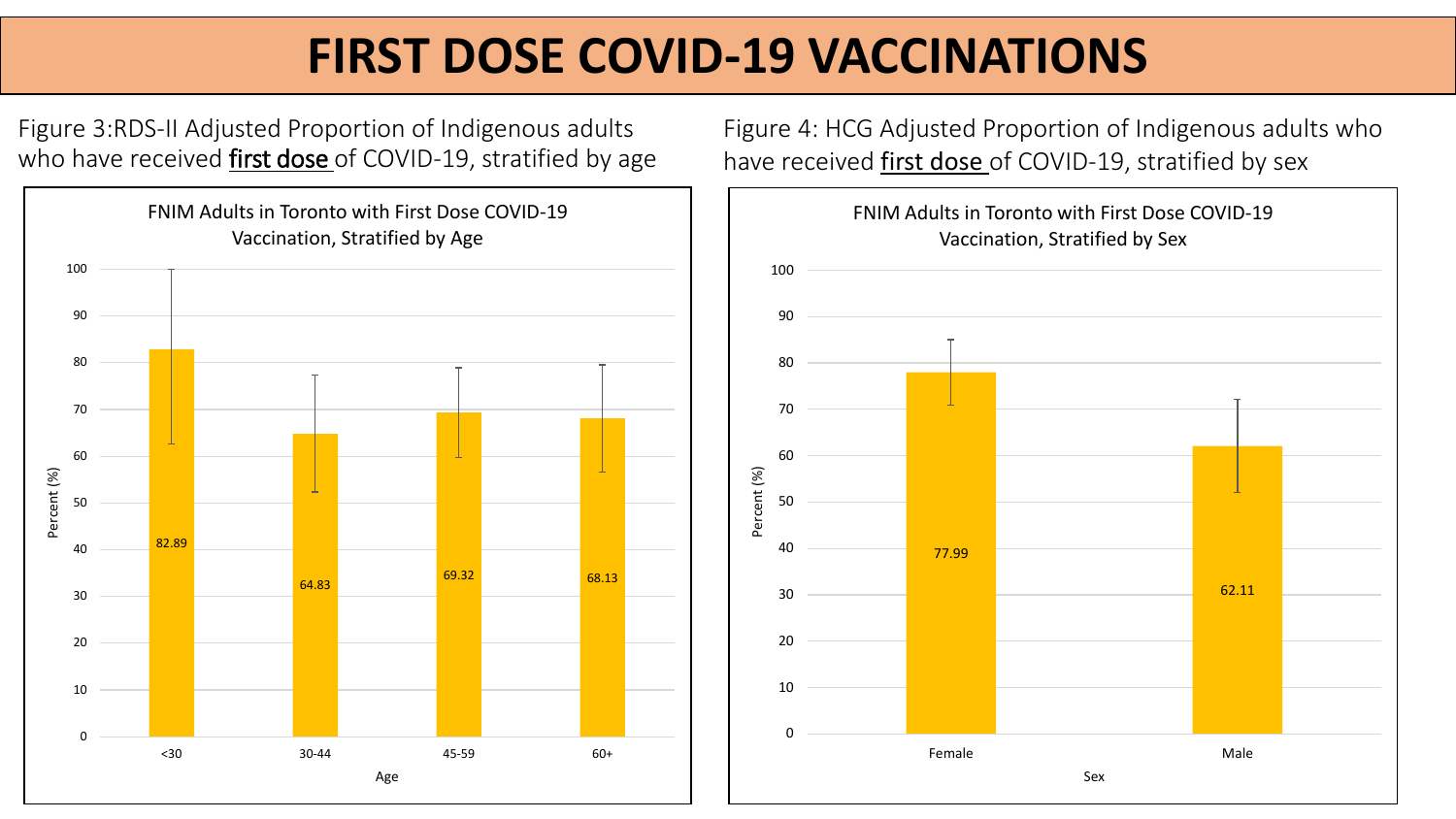# **SECOND DOSE COVID-19 VACCINATIONS**

Figure 5: RDS-II Adjusted Proportion of Indigenous adults who have received **second dose** of COVID-19, stratified by age



Figure 6: HCG Adjusted Proportion of Indigenous adults who have received **second dose** of COVID-19, stratified by sex

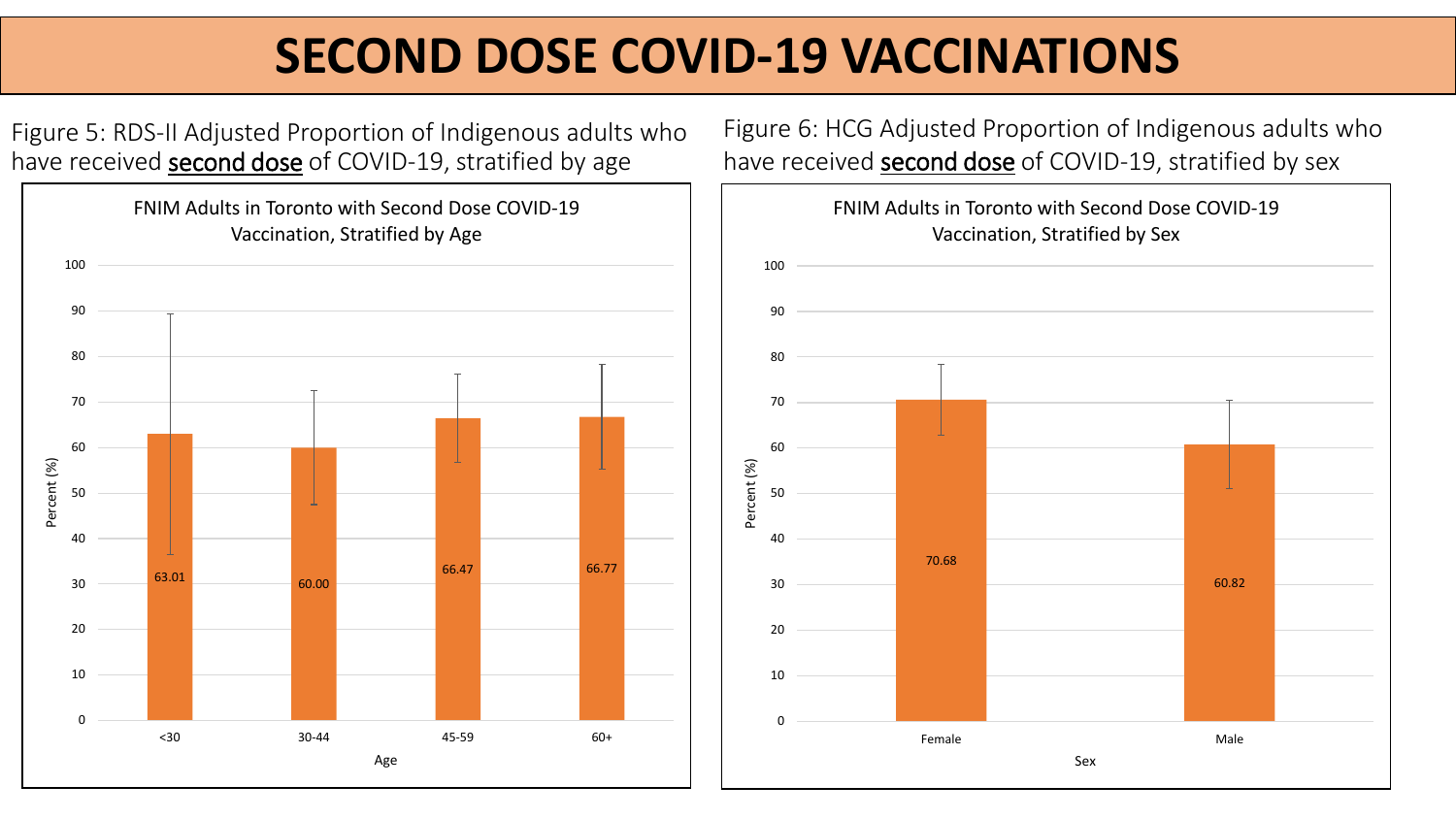# **THIRD DOSE COVID-19 VACCINATIONS**

Figure 7: RDS-II Adjusted Proportion of Indigenous adults who have received *third dose* of COVID-19, stratified by age



Figure 8: HCG Adjusted Proportion of Indigenous adults who have received *third dose* of COVID-19, stratified by sex

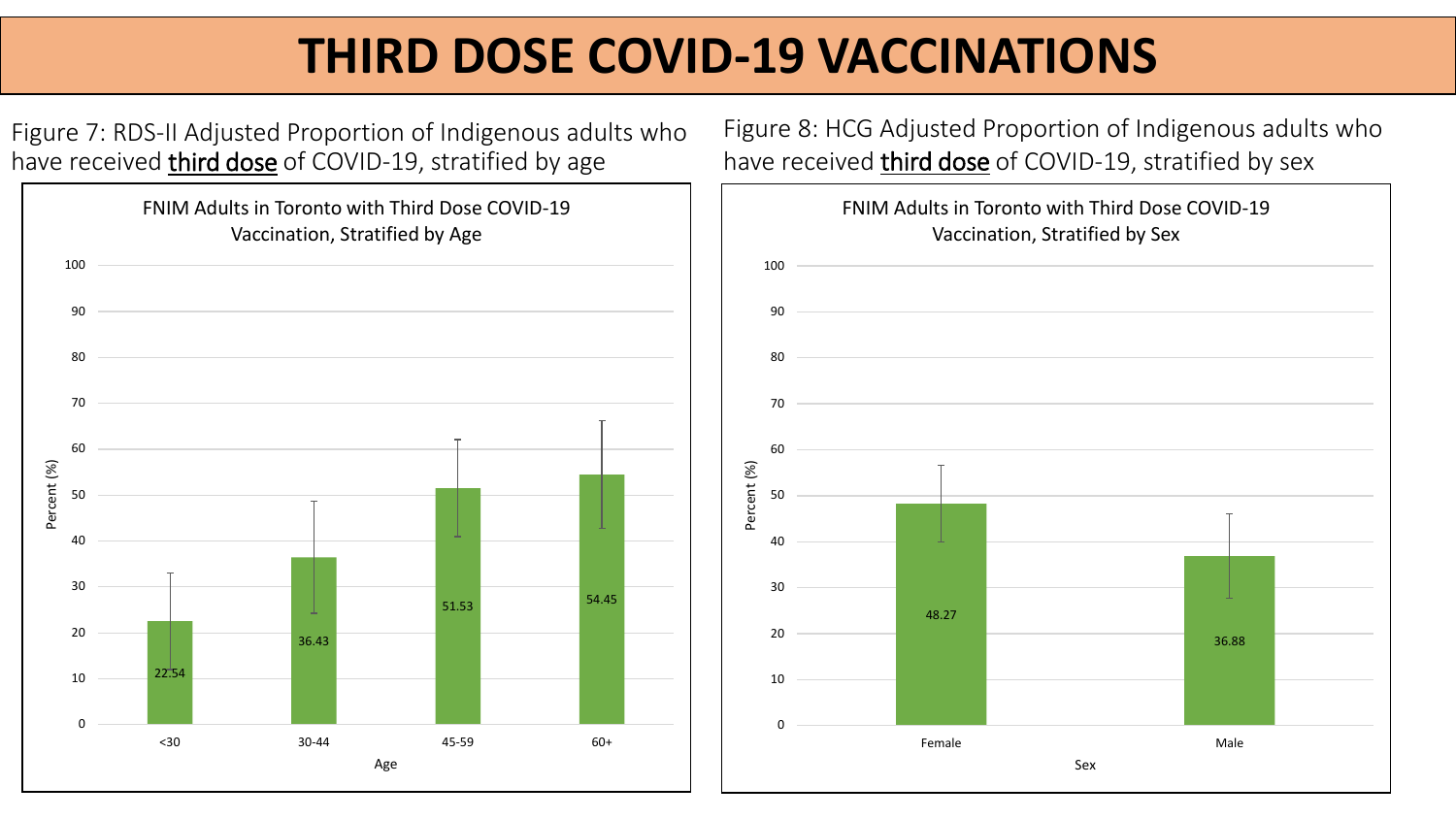Table 2: Non-conservative 2021 Population Estimates for FNIM Adults in Toronto and Estimated Required Number of Vaccine Events to Fully Vaccination FNIM Adults in Toronto

| Non-conservative population estimates for FNIM adults (15+) in | <b>Estimated required number of vaccine events</b> |
|----------------------------------------------------------------|----------------------------------------------------|
| <b>Toronto in 2021</b>                                         | $\sqrt{(FNIM)$ population x 3 doses)               |
| 71,097*                                                        | 213,291                                            |

\*Non-conservative population estimates for FNIM adults (15+) in Toronto in 2021. Estimate includes assumption that Indigenous population has grown by 5% since 2016

Table 3: Estimated number of FNIM vaccination events required for complete vaccination, including third dose booster of FNIM adult population in Toronto.

| <b>Vaccination</b> | <b>HCG-Adjusted Proportion</b><br>of First & Second Dose Vaccinations<br><b>Administered to FNIM OHC Toronto</b><br><b>Adults</b><br>$(\%)$ | <b>Non-conservative 2021</b><br>population estimates for<br>FNIM adults (15+) in<br><b>Toronto</b> | <b>Estimated # of</b><br><b>Vaccinations Given</b><br>(FNIM population x %<br>vaccines administered) | <b>Estimated # of</b><br><b>Vaccinations Required</b><br>(Estimated required<br>number of vaccine events<br>- Estimated # of<br><b>Vaccinations Given)</b> |
|--------------------|---------------------------------------------------------------------------------------------------------------------------------------------|----------------------------------------------------------------------------------------------------|------------------------------------------------------------------------------------------------------|------------------------------------------------------------------------------------------------------------------------------------------------------------|
| <b>First Dose</b>  | 70.53 [64.57, 76.49]                                                                                                                        | 71,097                                                                                             | 50,145                                                                                               |                                                                                                                                                            |
| Second Dose        | 65.62 [59.51, 71.72]                                                                                                                        | 71,097                                                                                             | 46,654                                                                                               |                                                                                                                                                            |
| <b>Third Dose</b>  | 42.66 [36.52, 48.79]                                                                                                                        | 71,097                                                                                             | 30,330                                                                                               |                                                                                                                                                            |
| <b>Total</b>       |                                                                                                                                             |                                                                                                    | 127,129                                                                                              | 86,162                                                                                                                                                     |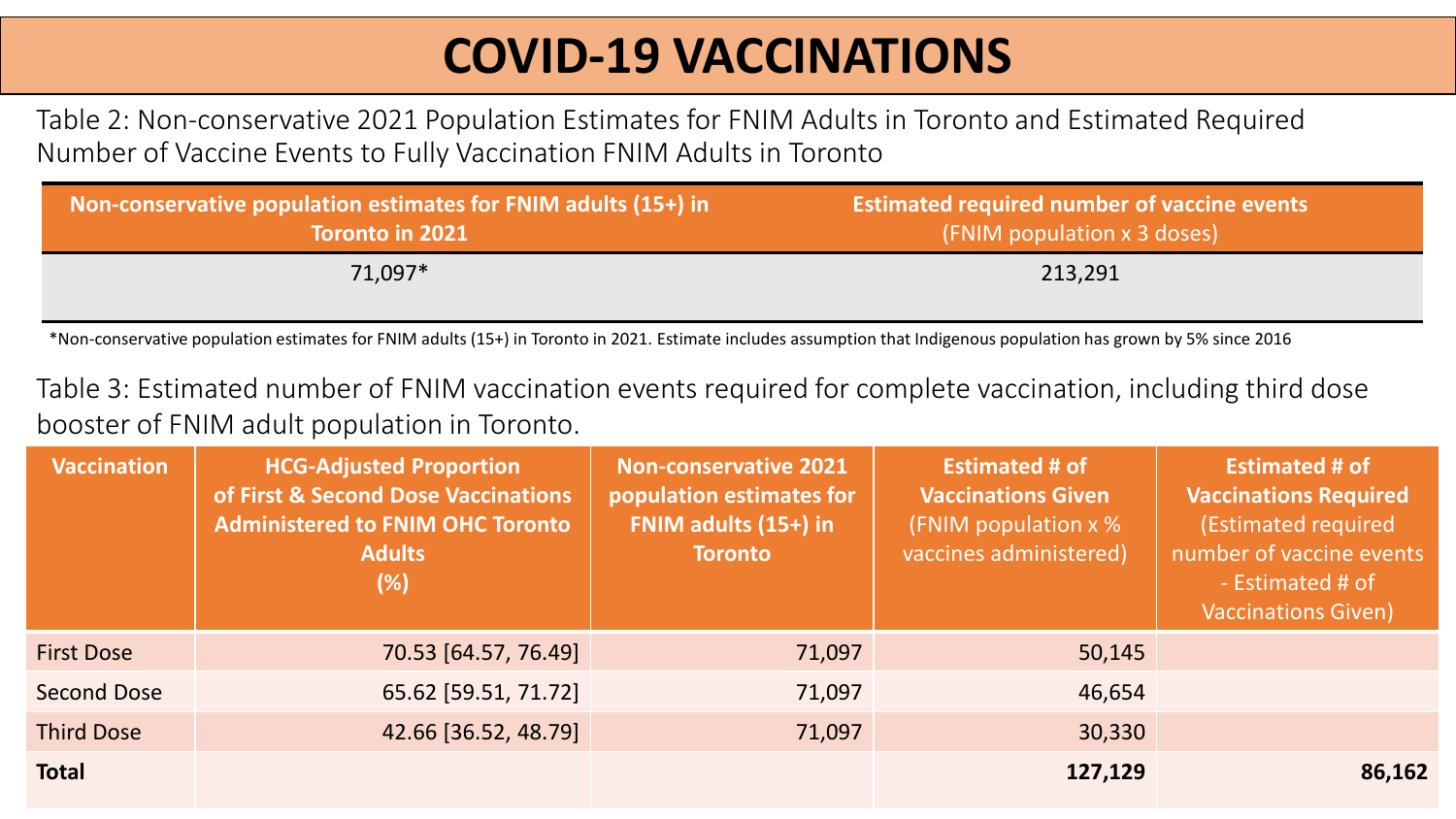# **COVID-19 HOSPITALIZATIONS**

Table 4: Proportion of Indigenous adults testing positive for COVID-19 and were hospitalized in comparison to general Toronto and Ontario population from January 2020 to May 23, 2022. Total sample n= 687, representing n=71,096 FNIM in Toronto\*\*. Results from Our Health Counts Toronto data linkage to ICES COVID-19 data holdings.

|                                         |                | <b>FNIM Population in Toronto*</b>                                     |         | <b>City of Toronto Population</b> |              | <b>Ontario Population</b>   |
|-----------------------------------------|----------------|------------------------------------------------------------------------|---------|-----------------------------------|--------------|-----------------------------|
|                                         | n              | <b>RDS-II Adjusted</b><br>Proportion<br>% [95% Confidence<br>Interval] | n       | Proportion<br>$\frac{0}{6}$       | $\mathsf{n}$ | Proportion<br>$\frac{9}{6}$ |
| Hospitalizations                        | $\blacksquare$ | 13.57 [2.86, 24.27]                                                    | 12,308  | 5.15                              | 42,262       | 4.00                        |
| <b>Total COVID-19</b><br>positive cases | 97             |                                                                        | 239,067 |                                   | 1,056,676    |                             |

\*Our Health Counts FNIM adult (15+) population living in Toronto as of December 31, 2019 and have tested positive for COVID-19, excluding seeds \*\*Non-conservative population estimates for FNIM adults (15+) in Toronto in 2021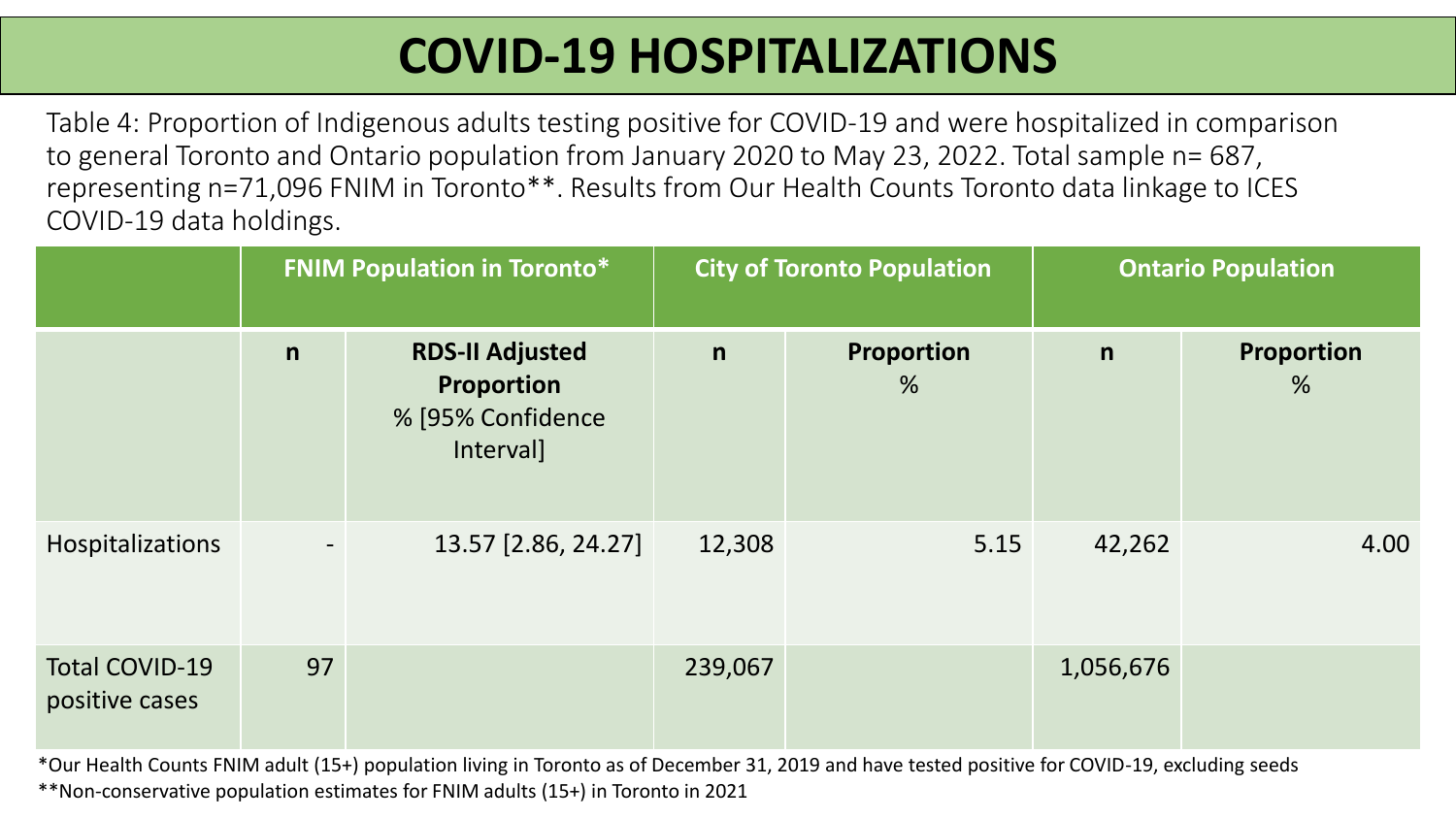# **COVID-19 HOSPITALIZATIONS**

Figure 9: Proportion of Indigenous adults testing positive for COVID-19 and were hospitalized over time in comparison to general Toronto and Ontario population. Results from Our Health Counts Toronto data linkage to ICES COVID-19 data holdings.

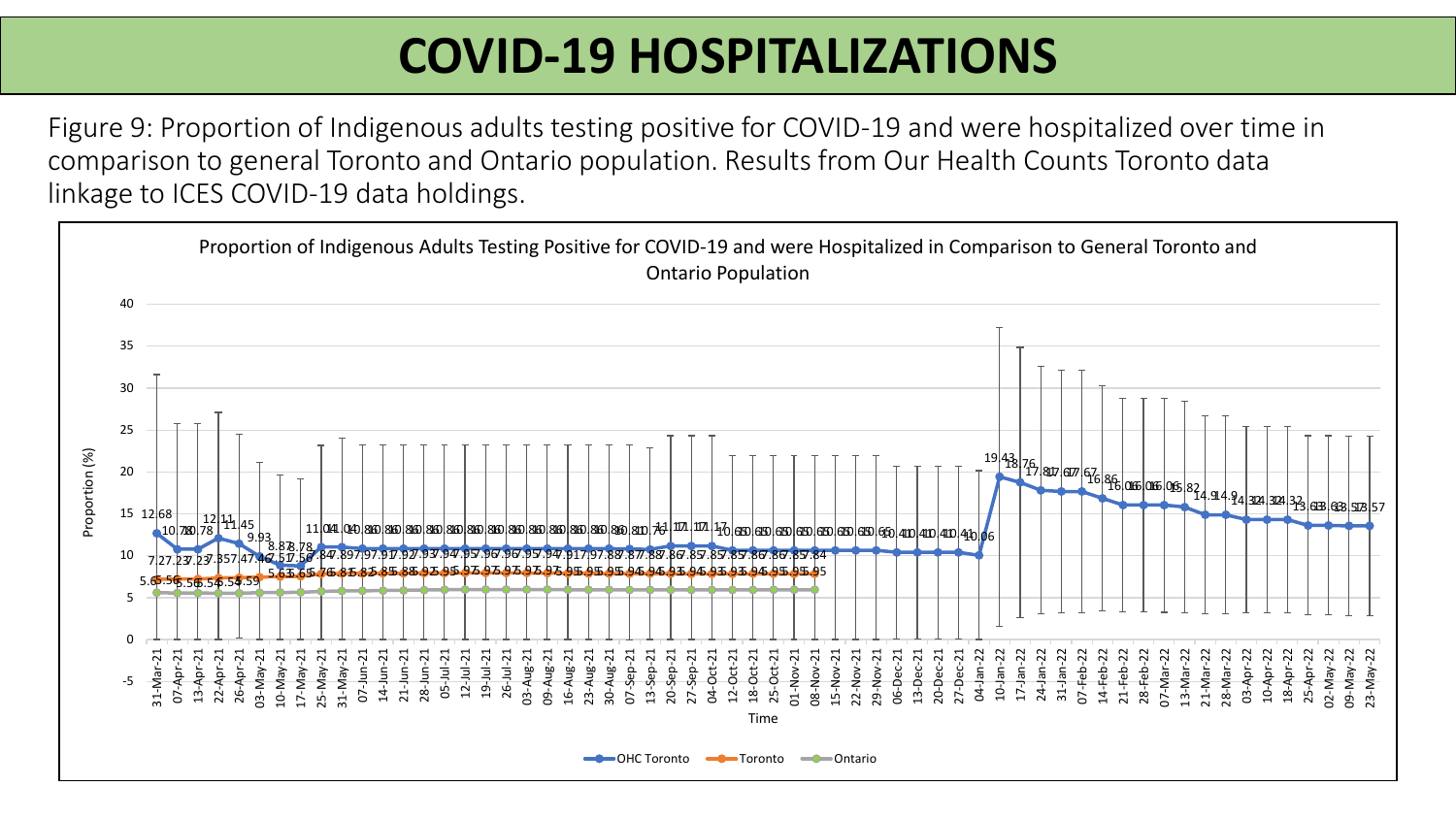# **INCIDENCE OF COVID-19 POSITIVE CASES**

Table 5: Incidence rate of Indigenous adults testing positive for COVID-19 in comparison to general Toronto and Ontario population from January 2020 to May 23, 2022. Results from Our Health Counts Toronto data linkage to ICES COVID-19 data holdings.

|                              |              | <b>FNIM Population in Toronto*</b>                                                                            |             | <b>City of Toronto Population</b>                                | <b>Ontario Population</b> |                                                               |  |  |  |  |  |  |
|------------------------------|--------------|---------------------------------------------------------------------------------------------------------------|-------------|------------------------------------------------------------------|---------------------------|---------------------------------------------------------------|--|--|--|--|--|--|
|                              | $\mathsf{n}$ | <b>HCG-Adjusted Incidence</b><br>Incidence per 100,000<br><b>FNIM population [95%</b><br>Confidence Interval] | $\mathbf n$ | <b>Crude Incidence</b><br>Incidence per<br>100,000<br>population | $\mathsf{n}$              | <b>Crude Incidence</b><br>Incidence per<br>100,000 population |  |  |  |  |  |  |
| Positive<br>COVID-19<br>test | 97           | 12,740 [7,590, 17,880]                                                                                        | 239,067     | 10,140.30                                                        | 1,056,676                 | 8,604.67                                                      |  |  |  |  |  |  |
| <b>Total</b>                 | 687          |                                                                                                               | 2,357,596   |                                                                  | 12,280,262                |                                                               |  |  |  |  |  |  |

\*Our Health Counts FNIM adult (15+) population living in Toronto as of December 31, 2019, excluding seeds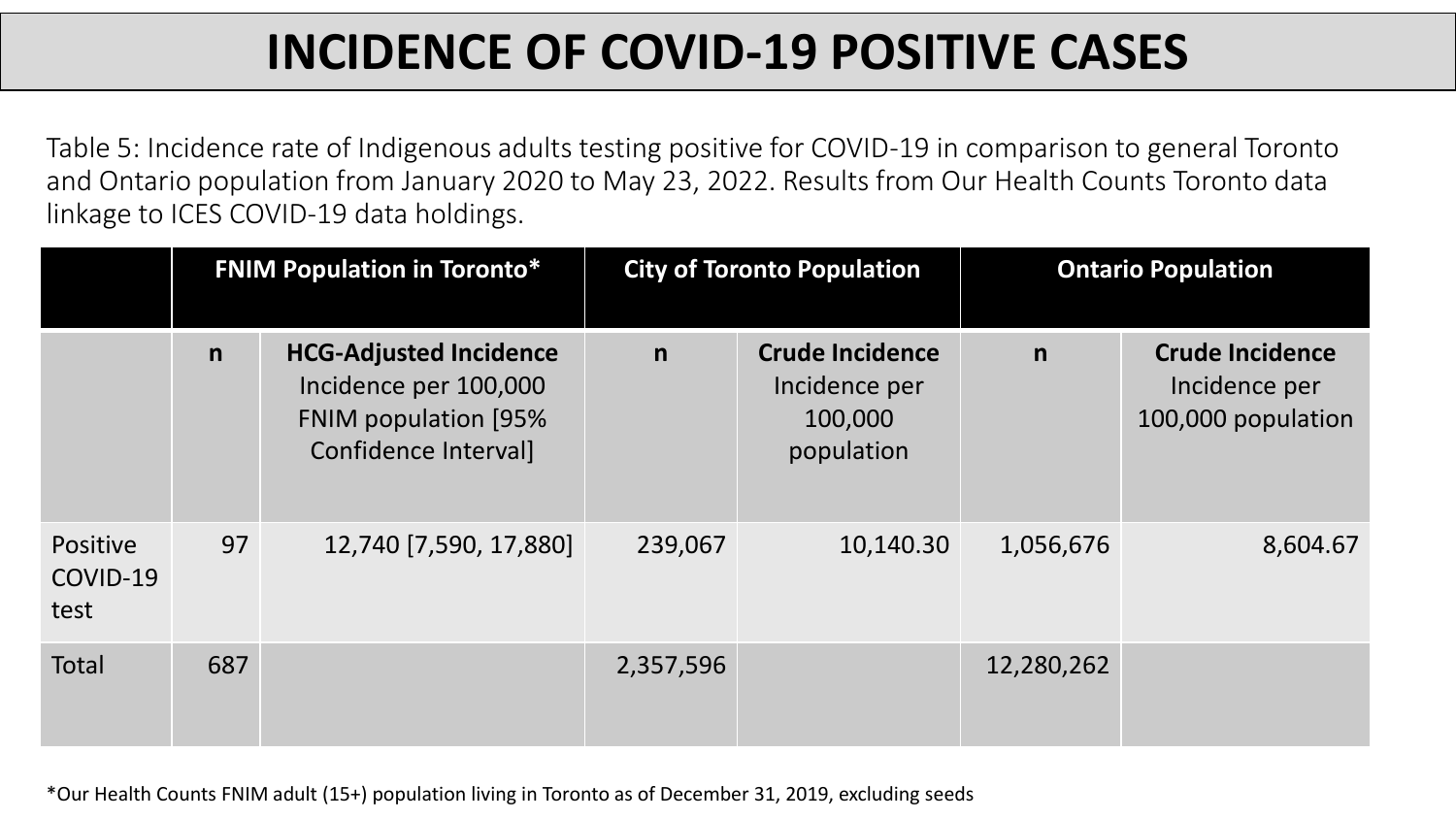# **INCIDENCE OF COVID-19 POSITIVE CASES**

Figure 11: Incidence rate of Indigenous adults testing positive for COVID-19 over time in comparison to general Toronto and Ontario population. Results from Our Health Counts Toronto data linkage to ICES COVID-19 data holdings.

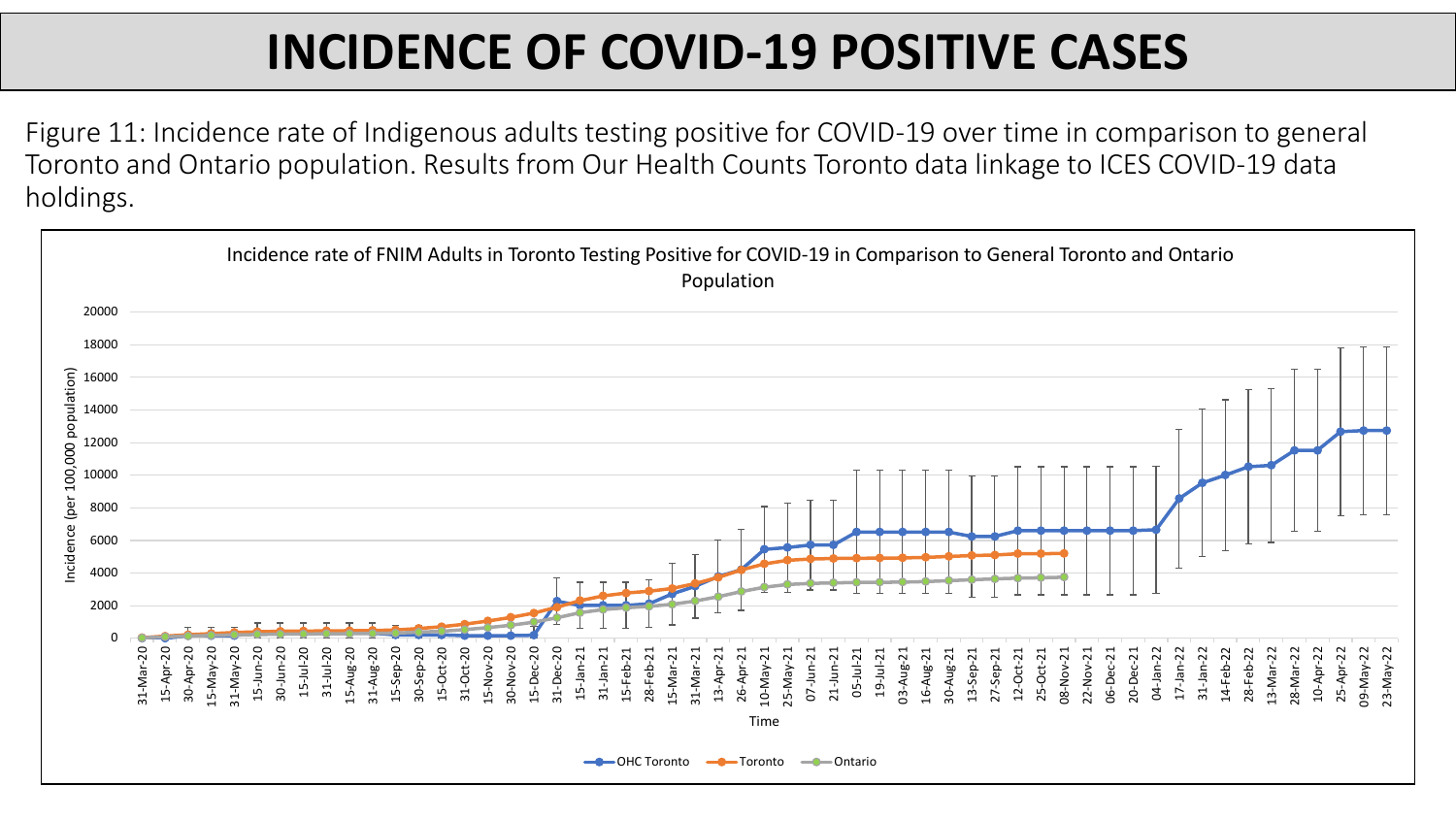#### **COVID-19 POSITIVE CASES**

Figure 12: Indigenous adult COVID-19 positive case counts by two-week intervals. Results from Our Health Counts Toronto data linkage to ICES COVID-19 data holdings.

| 18                                               | OHC Toronto COVID-19 Positive Case Counts by 2-Week Intervals |           |           |           |             |                 |                 |           |                |           |           |             |           |           |           |           |           |           |           |              |              |           |           |           |           |           |           |                              |           |              |           |           |           |           |           |                 |                 |           |             |           |           |           |           |           |           |                 |              |           |           |           |           |           |           |           |           |
|--------------------------------------------------|---------------------------------------------------------------|-----------|-----------|-----------|-------------|-----------------|-----------------|-----------|----------------|-----------|-----------|-------------|-----------|-----------|-----------|-----------|-----------|-----------|-----------|--------------|--------------|-----------|-----------|-----------|-----------|-----------|-----------|------------------------------|-----------|--------------|-----------|-----------|-----------|-----------|-----------|-----------------|-----------------|-----------|-------------|-----------|-----------|-----------|-----------|-----------|-----------|-----------------|--------------|-----------|-----------|-----------|-----------|-----------|-----------|-----------|-----------|
| 16                                               |                                                               |           |           |           |             |                 |                 |           |                |           |           |             |           |           |           |           |           |           |           |              |              |           |           |           |           |           |           |                              |           |              |           |           |           |           |           |                 |                 |           |             |           |           |           |           |           |           |                 |              |           |           |           |           |           |           |           |           |
| -14                                              |                                                               |           |           |           |             |                 |                 |           |                |           |           |             |           |           |           |           |           |           |           |              |              |           |           |           |           |           |           |                              |           |              |           |           |           |           |           |                 |                 |           |             |           |           |           |           |           |           |                 |              |           |           |           |           |           |           |           |           |
| 12                                               |                                                               |           |           |           |             |                 |                 |           |                |           |           |             |           |           |           |           |           |           |           |              |              |           |           |           |           |           |           |                              |           |              |           |           |           |           |           |                 |                 |           |             |           |           |           |           |           |           |                 |              |           |           |           |           |           |           |           |           |
|                                                  |                                                               |           |           |           |             |                 |                 |           |                |           |           |             |           |           |           |           |           |           |           |              |              |           |           |           |           |           |           |                              |           |              |           |           |           |           |           |                 |                 |           |             |           |           |           |           |           |           |                 |              |           |           |           |           |           |           |           |           |
| HCG Case Counts $(n)$<br>$\approx$ $\frac{1}{6}$ |                                                               |           |           |           |             |                 |                 |           |                |           |           |             |           |           |           |           |           |           |           |              |              |           |           |           |           |           |           |                              |           |              |           |           |           |           |           |                 |                 |           |             |           |           |           |           |           |           |                 |              |           |           |           |           |           |           |           |           |
|                                                  |                                                               |           |           |           |             |                 |                 |           |                |           |           |             |           |           |           |           |           |           |           |              |              |           |           |           |           |           |           |                              |           |              |           |           |           |           |           |                 |                 |           |             |           |           |           |           |           |           |                 |              |           |           |           |           |           |           |           |           |
|                                                  |                                                               |           |           |           |             |                 |                 |           |                |           |           |             |           |           |           |           |           |           |           |              |              |           |           |           |           |           |           |                              |           |              |           |           |           |           |           |                 |                 |           |             |           |           |           |           |           |           |                 |              |           |           |           |           |           |           |           |           |
|                                                  |                                                               |           |           |           |             |                 |                 |           |                |           |           |             |           |           |           |           |           |           |           |              |              |           |           |           |           |           |           |                              |           |              |           |           |           |           |           |                 |                 |           |             |           |           |           |           |           |           |                 |              |           |           |           |           |           |           |           |           |
|                                                  | 31-Mar-20                                                     | 15-Apr-20 | 30-Apr-20 | 15-May-20 | $31-NaY-20$ | $15 - Jun - 20$ | $30 - Jun - 20$ | 15-Jul-20 | $31 - Ju - 20$ | 15-Aug-20 | 31-Aug-20 | $15-5ep-20$ | 30-Sep-20 | 15-Oct-20 | 31-Oct-20 | 15-Nov-20 | 30-Nov-20 | 15-Dec-20 | 31-Dec-20 | $15$ -Jan-21 | $31$ -Jan-21 | 15-Feb-21 | 28-Feb-21 | 15-Mar-21 | 31-Mar-21 | 13-Apr-21 | 26-Apr-21 | D10-May-21<br>http://www.pdf | 07-Jun-21 | $21$ -Jun-21 | 05-Jul-21 | 19-Jul-21 | 03-Aug-21 | 16-Aug-21 | 30-Aug-21 | $13 - 5ep - 21$ | $27 - 5ep - 21$ | 04-Oct-21 | $12-Oct-21$ | 25-Oct-21 | 08-Nov-21 | 22-Nov-21 | 06-Dec-21 | 20-Dec-21 | 04-Jan-22 | $17 - Jan - 22$ | $31$ -Jan-22 | 14-Feb-22 | 28-Feb-22 | 13-Mar-22 | 28-Mar-22 | 10-Apr-22 | 25-Apr-22 | 09-May-22 | 23-May-22 |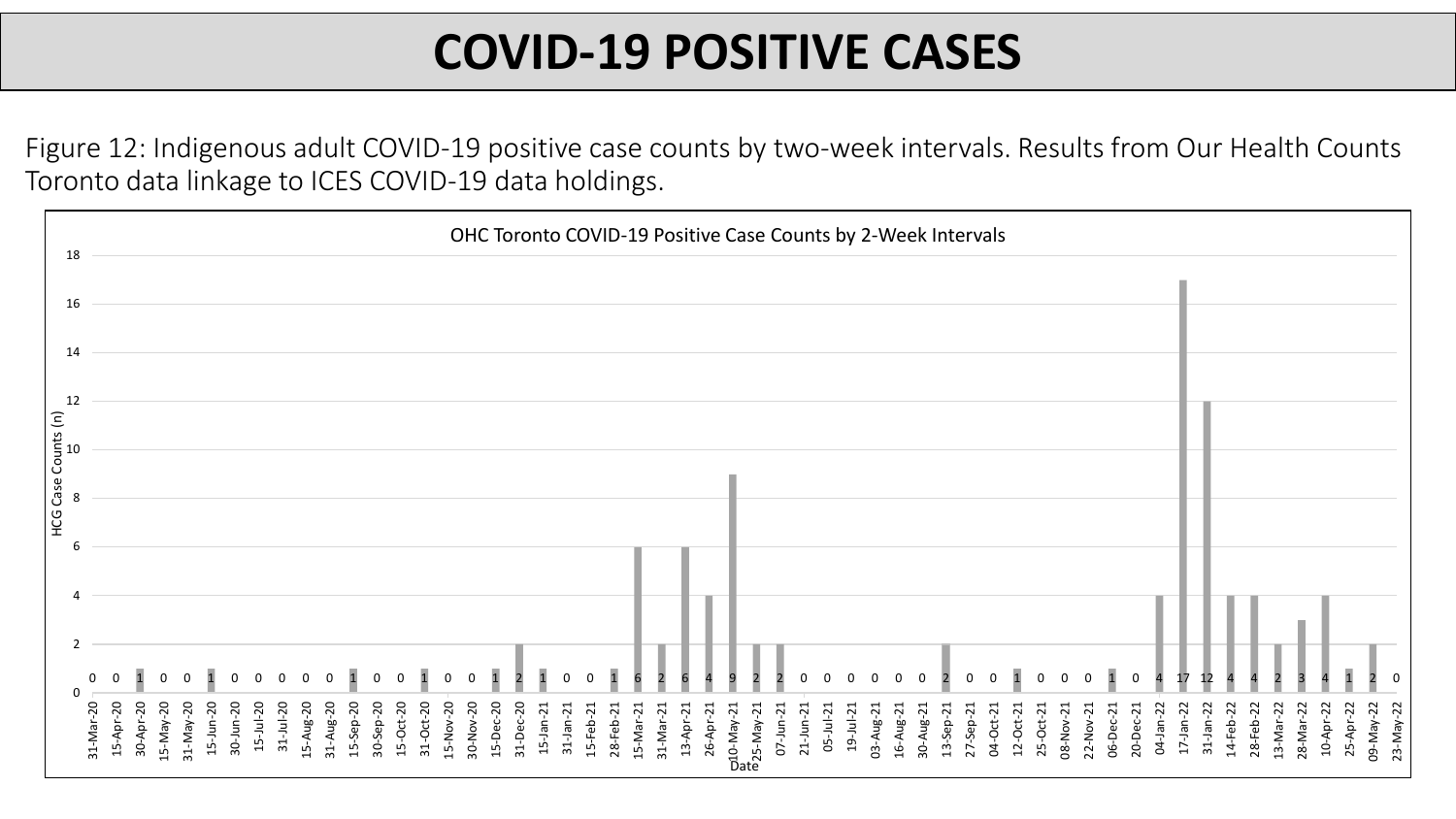#### **COVID-19 TESTING PREVALENCE**

Table 6: Prevalence of COVID-19 testing among FNIM adults in Toronto in comparison to general Toronto and Ontario population from January 2020 to May 23, 2022. Results from Our Health Counts Toronto data linkage to ICES COVID-19 data holdings.

|                             |              | <b>FNIM Population in Toronto*</b>                                         |           | <b>City of Toronto Population</b>             | <b>Ontario Population</b> |                                                           |  |  |  |  |  |  |  |
|-----------------------------|--------------|----------------------------------------------------------------------------|-----------|-----------------------------------------------|---------------------------|-----------------------------------------------------------|--|--|--|--|--|--|--|
|                             | $\mathsf{n}$ | <b>HCG-Adjusted Period</b><br>Prevalence<br>% [95% Confidence<br>Interval] | n         | <b>Crude Period</b><br><b>Prevalence</b><br>% | n                         | <b>Crude Period</b><br><b>Prevalence</b><br>$\frac{9}{6}$ |  |  |  |  |  |  |  |
| <b>Tested</b>               | 459          | 57.99 [51.88, 64.09]                                                       | 1,185,529 | 50.29                                         | 6,092,187                 | 49.61                                                     |  |  |  |  |  |  |  |
| <b>Not</b><br><b>Tested</b> | 228          | 42.01 [35.91, 48.12]                                                       | 1,172,067 | 49.71                                         | 6,188,075                 | 50.39                                                     |  |  |  |  |  |  |  |
| Total                       | 687          |                                                                            | 2,357,596 |                                               | 12,280,262                |                                                           |  |  |  |  |  |  |  |

\*Our Health Counts FNIM adult (15+) population living in Toronto as of December 31, 2019, excluding seeds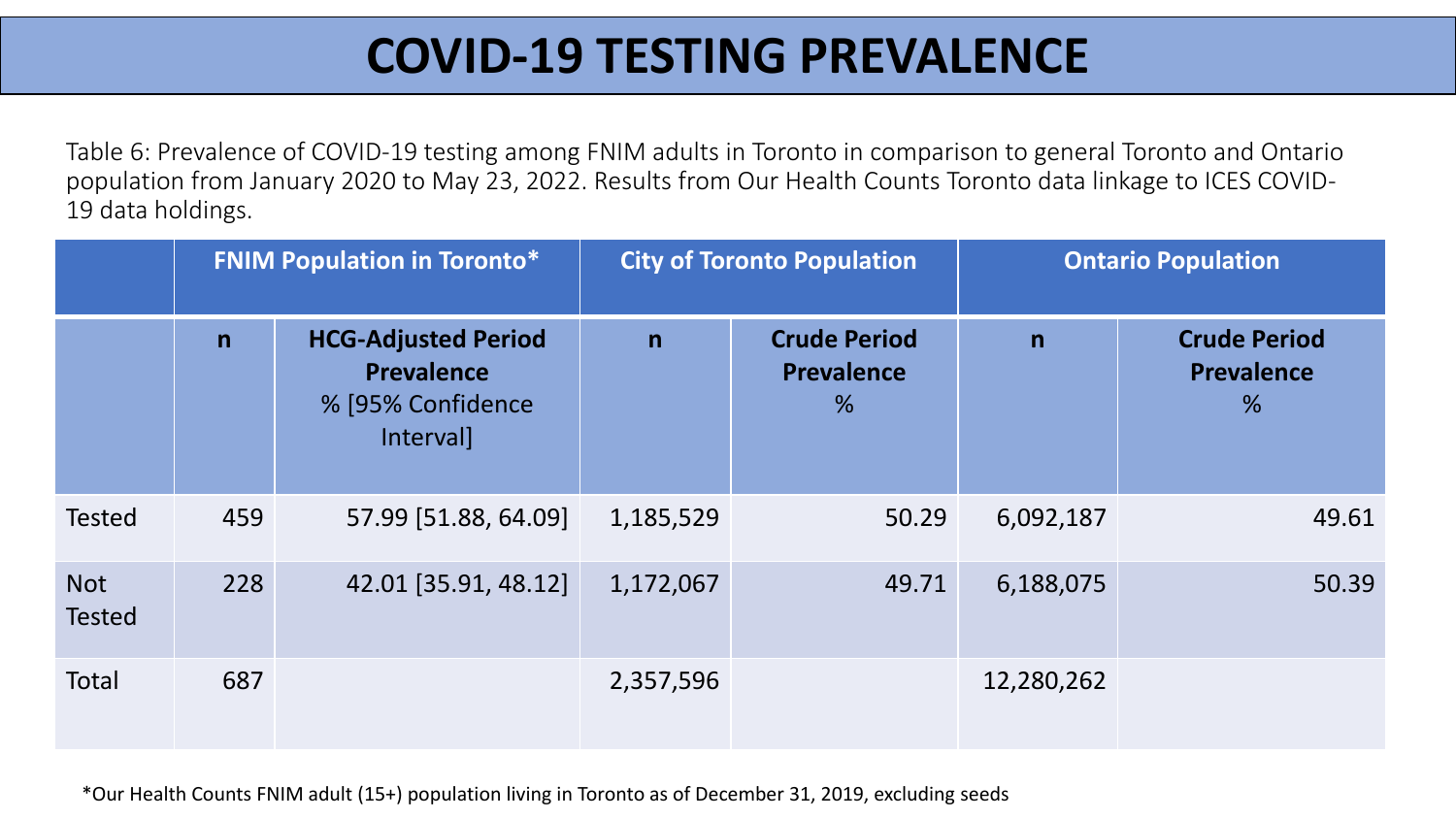# References • Rachlis B, Schultz S, Mecredy G, Avery L, McConkey S, Rotondi M, Smylie J. COVID-19 in First Nations, Métis and Inuit communities in Toronto, Ontario-Update to March 31, 2021, Applied Health Research Questions (AHRQ) #p0950.088.000. Toronto: Institute for Clinical Evaluative Sciences; 2021.

.

Nachlis B, Schultz S, Mecredy G, Avery L, McConkey S, Rotondi M, Smylie J. COVID-19 in First Nations, Métis and Inuit communities in Toronto, Ontario-Update to April 13, 2021, Applied Health Research Questions (AHRQ) #p095 Rachlis B, Schultz S, Mecredy G, Avery L, McConkey S, Rotondi M, Smylie J. COVID-19 in First Nations, Métis and Inuit communities in Toronto, Ontario-Update to April 22, 2021, Applied Health Research Questions (AHRQ) #p095 Rachlis B, Schultz S, Mecredy G, Avery L, McConkey S, Rotondi M, Smylie J. COVID-19 in First Nations, Métis and Inuit communities in Toronto, Ontario-Update to April 26, 2021, Applied Health Research Questions (AHRQ) #p095 Nachlis B, Schultz S, Mecredy G, Avery L, McConkey S, Rotondi M, Smylie J. COVID-19 in First Nations, Métis and Inuit communities in Toronto, Ontario-Update to May 3, 2021, Applied Health Research Questions (AHRQ) #p0950.0 Rachlis B, Schultz S, Mecredy G, Avery L, McConkey S, Rotondi M, Smylie J. COVID-19 in First Nations, Métis and Inuit communities in Toronto, Ontario-Update to May 10, 2021, Applied Health Research Questions (AHRQ) #p0950. Rachlis B, Schultz S, Mecredy G, Avery L, McConkey S, Rotondi M, Smylie J. COVID-19 in First Nations, Métis and Inuit communities in Toronto, Ontario-Update to May 17, 2021, Applied Health Research Questions (AHRQ) #p0950. Rachlis B, Schultz S, Mecredy G, Avery L, McConkey S, Rotondi M, Smylie J. COVID-19 in First Nations, Métis and Inuit communities in Toronto, Ontario-Update to May 25, 2021, Applied Health Research Questions (AHRQ) #p0950. Nachlis B, Schultz S, Mecredy G, Avery L, McConkey S, Rotondi M, Smylie J. COVID-19 in First Nations, Métis and Inuit communities in Toronto, Ontario-Update to May 31, 2021, Applied Health Research Questions (AHRQ) #p0950. Rachlis B, Schultz S, Mecredy G, Avery L, McConkey S, Rotondi M, Smylie J. COVID-19 in First Nations, Métis and Inuit communities in Toronto, Ontario-Update to June 7, 2021, Applied Health Research Questions (AHRQ) #p0950. Rachlis B, Schultz S, Mecredy G, Avery L, McConkey S, Rotondi M, Smylie J. COVID-19 in First Nations, Métis and Inuit communities in Toronto, Ontario-Update to June 14, 2021, Applied Health Research Questions (AHRQ) #p0950 Rachlis B, Schultz S, Mecredy G, Avery L, McConkey S, Rotondi M, Smylie J. COVID-19 in First Nations, Métis and Inuit communities in Toronto, Ontario-Update to June 21, 2021, Applied Health Research Questions (AHRQ) #p0950 Rachlis B, Schultz S, Mecredy G, Avery L, McConkey S, Rotondi M, Smylie J. COVID-19 in First Nations, Métis and Inuit communities in Toronto, Ontario-Update to June 28, 2021, Applied Health Research Questions (AHRQ) #p0950 Rachlis B, Schultz S, Mecredy G, Avery L, McConkey S, Rotondi M, Smylie J. COVID-19 in First Nations, Métis and Inuit communities in Toronto, Ontario-Update to July 5, 2021, Applied Health Research Questions (AHRQ) #p0950. Rachlis B, Schultz S, Mecredy G, Avery L, McConkey S, Rotondi M, Smylie J. COVID-19 in First Nations, Métis and Inuit communities in Toronto, Ontario-Update to July 12, 2021, Applied Health Research Questions (AHRQ) #p0950 Rachlis B, Schultz S, Mecredy G, Avery L, McConkey S, Rotondi M, Smylie J. COVID-19 in First Nations, Métis and Inuit communities in Toronto, Ontario-Update to July 19, 2021, Applied Health Research Questions (AHRQ) #p0950 Rachlis B, Schultz S, Mecredy G, Avery L, McConkey S, Rotondi M, Smylie J. COVID-19 in First Nations, Métis and Inuit communities in Toronto, Ontario-Update to July 26, 2021, Applied Health Research Questions (AHRQ) #p0950 Rachlis B, Schultz S, Mecredy G, Avery L, McConkey S, Rotondi M, Smylie J. COVID-19 in First Nations, Métis and Inuit communities in Toronto, Ontario-Update to August 3, 2021, Applied Health Research Questions (AHRQ) #p095 Rachlis B, Schultz S, Mecredy G, Avery L, McConkey S, Rotondi M, Smylie J. COVID-19 in First Nations, Métis and Inuit communities in Toronto, Ontario-Update to August 9, 2021. Applied Health Research Questions (AHRQ) #p095 Rachlis B, Schultz S, Mecredy G, Avery L, McConkey S, Rotondi M, Smylie J. COVID-19 in First Nations, Métis and Inuit communities in Toronto, Ontario-Update to August 16, 2021, Applied Health Research Questions (AHRQ) #p09 Rachlis B, Schultz S, Mecredy G, Avery L, McConkey S, Rotondi M, Smylie J. COVID-19 in First Nations, Métis and Inuit communities in Toronto, Ontario-Update to August 23, 2021, Applied Health Research Questions (AHRQ) #p09 Rachlis B, Schultz S, Mecredy G, Avery L, McConkey S, Rotondi M, Smylie J. COVID-19 in First Nations, Métis and Inuit communities in Toronto, Ontario-Update to August 30, 2021, Applied Health Research Questions (AHRQ) #p09 Rachlis B, Schultz S, Mecredy G, Avery L, McConkey S, Rotondi M, Smylie J. COVID-19 in First Nations, Métis and Inuit communities in Toronto, Ontario-Update to September 7, 2021, Applied Health Research Questions (AHRQ) #p Rachlis B, Schultz S, Mecredy G, Avery L, McConkey S, Rotondi M, Smylie J. COVID-19 in First Nations, Métis and Inuit communities in Toronto, Ontario-Update to September 13, 2021, Applied Health Research Questions (AHRQ) # Rachlis B, Schultz S, Mecredy G, Avery L, McConkey S, Rotondi M, Smylie J. COVID-19 in First Nations, Métis and Inuit communities in Toronto, Ontario-Update to September 20, 2021, Applied Health Research Questions (AHRQ) # Rachlis B. Schultz S. Mecredy G. Avery L, McConkey S, Rotondi M, Smylie J. COVID-19 in First Nations, Métis and Inuit communities in Toronto, Ontario-Update to September 27, 2021, Applied Health Research Questions (AHRQ) # Rachlis B, Schultz S, Mecredy G, Avery L, McConkey S, Rotondi M, Smylie J. COVID-19 in First Nations, Métis and Inuit communities in Toronto, Ontario-Update to October 4, 2021, Applied Health Research Questions (AHRQ) #p09 Rachlis B, Schultz S, Mecredy G, Avery L, McConkey S, Rotondi M, Smylie J. COVID-19 in First Nations, Métis and Inuit communities in Toronto, Ontario-Update to October 12, 2021, Applied Health Research Questions (AHRQ) #p0 Rachlis B. Schultz S. Mecredy G. Ayery L. McConkey S. Rotondi M. Smylie J. COVID-19 in First Nations. Métis and Inuit communities in Toronto. Ontario-Update to October 18. 2021. Applied Health Research Questions (AHRQ) #p0